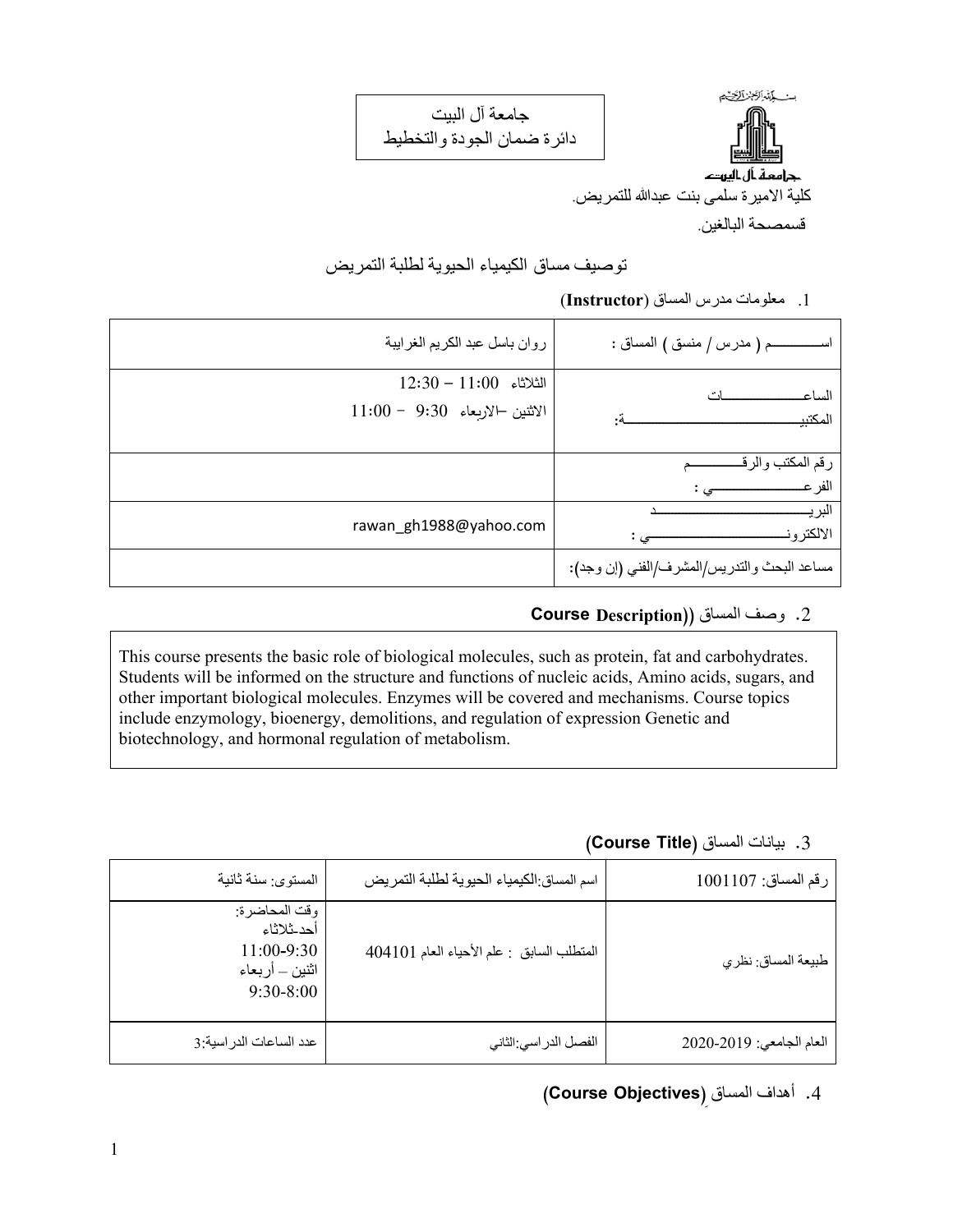| • Students should be able to distinguish between carbohydrate, proteins, and lipids. |
|--------------------------------------------------------------------------------------|
| • Students should understand the role of hormones in the metabolism.                 |
| • Student should gainthinking and analysis skills in biochemistry.                   |
| • Students should understand the metabolic reactions in the body.                    |

#### وووووو)**Intended Student Learning Outcomes)** ) التعلم مخرجات .5 (المعرفة والمهارات والكفايات)

يفترض بالطالب بعد دراسته لهذا المساق أن يكون قادرا على:

 Students should understanding the basic principles in biochemistry, the chemical composition of the cell (carbohydrates, proteins, lipids and nucleic acids), the metabolic reactions of the carbohydrates, proteins, lipids and nucleic acids with some practical connections to everyday life.

 Communication skillswillbedevelopedbyencouragingstudentparticipationin discussionandaskingquestions.

| الموضـــــوع                                                      | الأسبوع |
|-------------------------------------------------------------------|---------|
| Syllabus and introduction.<br>Amino acids                         | الأول   |
| Types of proteins chapter 2<br>Types of proteins chapter 3        | الثاني  |
| Enzymes chapter 5                                                 | الثالث  |
| Revision 1<br>Bioenergetics chapter 6                             | الرابع  |
| Introduction to carbohydrates chapter 7<br>First exam             | الخامس  |
| Glycolysis chapter 8                                              | السادس  |
| TCA chapter 9<br>Full oxidation of glucose molecule chapter 8,9,6 | السابع  |
| Gluconeogenesis chapter 10<br>Glycogen metabolism chapter 11      | الثامن  |
| PPP chapter 13<br>Revision 2                                      | التاسع  |

#### .6 محتوى المساق (**Content Course**(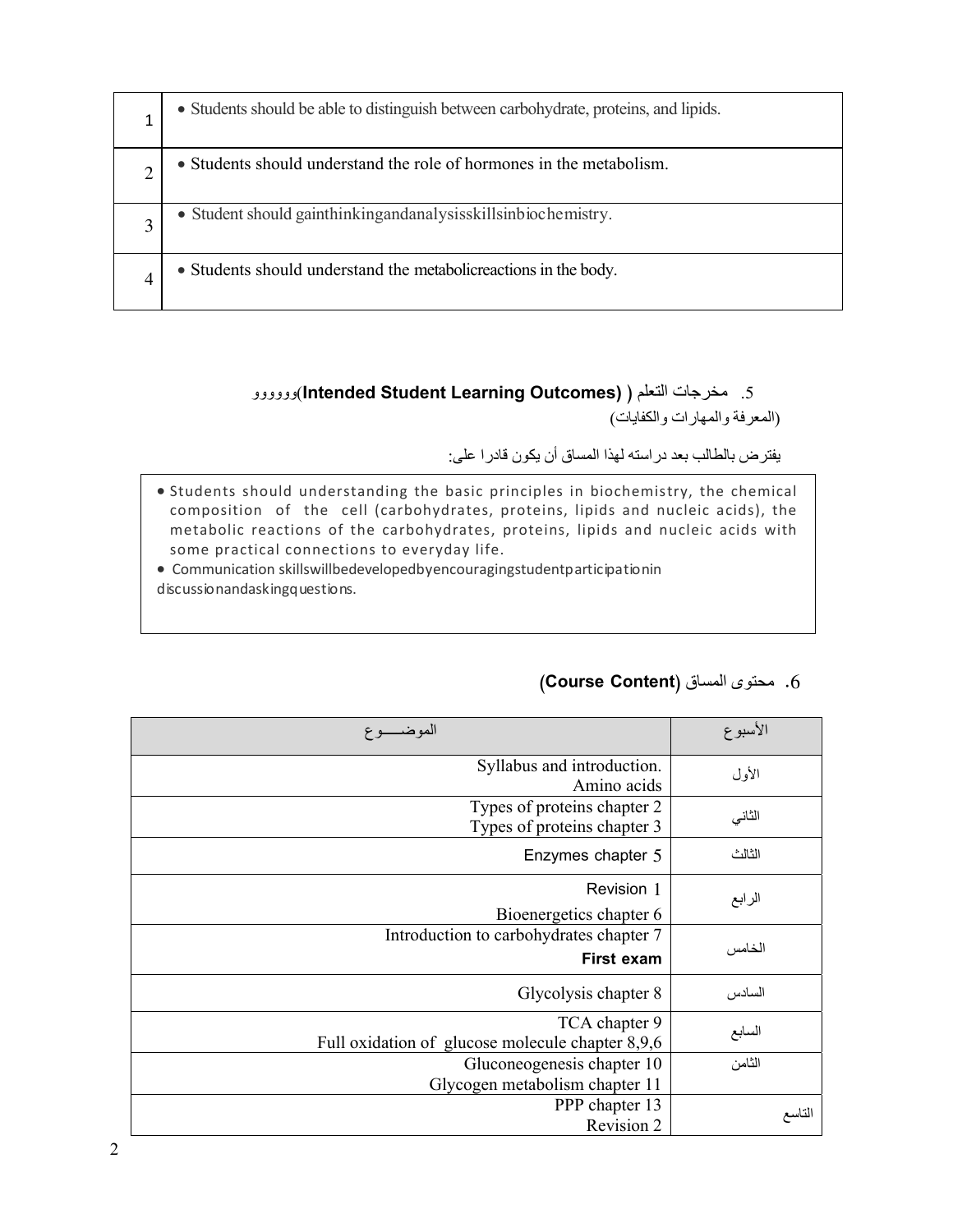| Metabolism of lipids-types of lipids chapter 15,16<br>Metabolism of lipids- beta oxidation chapter 16,17 | العاشر     |
|----------------------------------------------------------------------------------------------------------|------------|
| Metabolism of lipids-synthesis of lipids chapter 18<br><b>Second Exam</b>                                | الحادى عشر |
| disposal of nitrogen chapter 20                                                                          | الثانى عشر |
| Amino acids degradation and synthesis chapter 21                                                         | الثالث عشر |
| conversion of amino acids chapter 22<br>Revision 3                                                       | الرابع عشر |
| Integration of metabolism chapter 24<br>Integration of metabolism chapter 25                             | الخامس عشر |
| Water soluble vitamins and fat soluble vitamins<br>Revision 4                                            | لسادس عشر  |

## .7 استراتيجيات التعليم والتعلم وطرق التقويم

## **(Teaching and learning Strategies and Evaluation Methods)**

| نوع التقويم/القياس<br>(امتحان/عروض صفية/مناقشة/واجبات) | أنشطة التعلم                    | استر اتيجيات التدر بس                         | مخرجات التعلم                               | د مع |
|--------------------------------------------------------|---------------------------------|-----------------------------------------------|---------------------------------------------|------|
| <b>Discussion-</b> assigments                          | -Case<br>discussion<br>- videos | Power point<br>presentation and<br>discussion | Distinguish between<br>proteins, and lipids |      |
| <b>Discussion-</b> assigments                          | -Case<br>discussion             | Power point<br>presentation and               | UnderstandEnzymes                           | 2    |
|                                                        | - videos                        | discussion                                    | structures                                  |      |
| <b>Discussion-</b> assigments                          | -Case<br>discussion<br>- videos | Power point<br>presentation and<br>discussion | <b>Understand lipids-</b><br>beta oxidation | 3    |
| <b>Discussion-</b> assigments                          | -Case<br>discussion<br>- videos | Power point<br>presentation and<br>discussion | Understand disposal<br>of nitrogen          | 4    |

# .8 تقييم الطلبة (**(Assessment**

| توزيع الدرجات لكل أسلوب | توقيت التقييم             | الأساليب المستخدمة          |
|-------------------------|---------------------------|-----------------------------|
|                         | خلال الفصل                | الفصل: (تقرير، وظائف، حضور) |
| 25 علامة                | الأسبوع الخامس            | 2–امتحان تحريري أول         |
| 25 علامة                | الأسبوع الحادي عشر        | 2–امنحان تحريري ثاني        |
| 50 علامة                | أسبوع الامتحانات النهائية | 3–امتحان تحريري نهائي       |

## .9 الكتاب المقرر ( **Book Text**(

| Lippincottt's illustrated review biochemistry | المرجع الرئيس |
|-----------------------------------------------|---------------|
| Richard A. Harvey                             | المئ لف       |
| Wolters Kluwer                                | لناشر         |